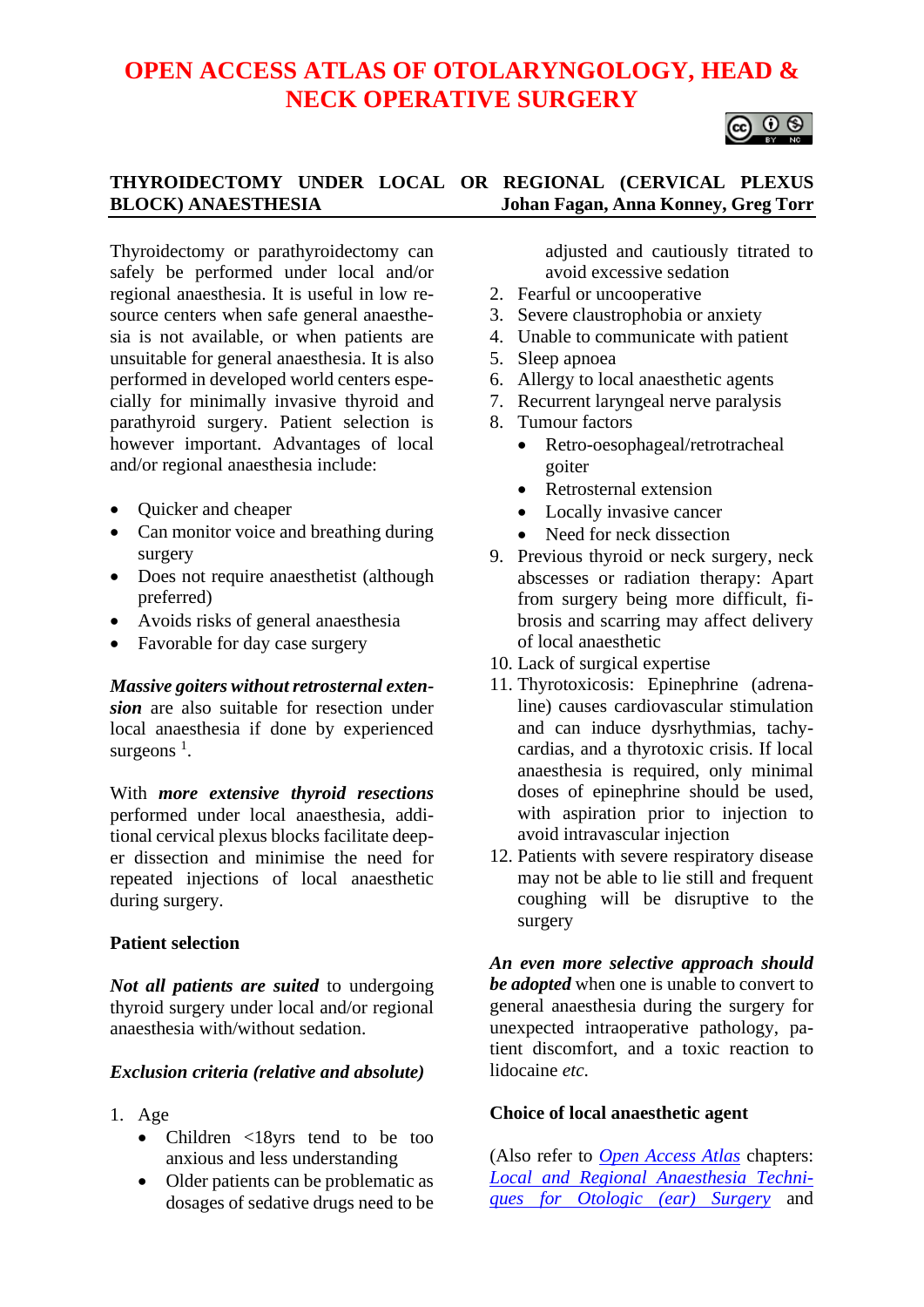## *[Otology Outreach Surgery](https://vula.uct.ac.za/access/content/group/ba5fb1bd-be95-48e5-81be-586fbaeba29d/Otology%20outreach%20surgery%20techniques%20under%20local%20and%20regional%20anaesthesia.pdf) under Local and [Regional Anaesthesia](https://vula.uct.ac.za/access/content/group/ba5fb1bd-be95-48e5-81be-586fbaeba29d/Otology%20outreach%20surgery%20techniques%20under%20local%20and%20regional%20anaesthesia.pdf)*)

# *Duration of action*

Thyroid procedures generally do not exceed 3hrs, so any of the more commonly used agents *e.g. Lidocaine* or *Mepivacaine*, can be used. Addition of epinephrine increases the duration of action of lidocaine to about 4hrs. The duration of action of mepivacaine with epinephrine is about 6 hrs. Lidocaine and mepivacaine both have rapid onsets of action. Note that *Procaine* has a relatively short duration of action: 45 minutes without and about 90 minutes with epinephrine/ adrenaline.

# *Maximum dose*

With 1% (10 mg/ml) *lidocaine* the maximum dose should not exceed 4.5mg/kg; when used with epinephrine/adrenaline the maximum dose can be as high as 7mg/kg body weight. Ropivacaine can be used to a maximum dose of 3mg/kg plain, and 4mg/kg with adrenaline/epinephrine (maximum total adult dose is 225mg). The maximum dose of Bupivacaine is 2mg/kg plain and 3mg/kg with epinephrine/adrenaline (maximum total adult dose is 175mg). With *mepivacaine*, the maximum dose is 5mg/kg without, and 7mg/kg with epinephrine. If a large area of skin is to be anaesthetized, then a relatively low concentration of agent should be used to avoid exceeding the maximum dose *e.g.* the concentration of lidocaine can be reduced from 1% or 2%, down to 0.5%.

# *Sensitivity/allergy*

A key factor to consider when selecting a local anaesthetic agent is a history of sensitivity or allergic reaction to a local anaesthetic. Ester-type local anaesthetics (*e.g.* procaine, tetracaine) carry a much higher risk of adverse or allergic reactions, compared to the amide class (*e.g.* lidocaine, bupivacaine, and mepivacaine). We suggest using Ropivacaine, if available. Bupivacaine is more dangerous in larger doses, or with accidental intravenous administration. Intractable arrhythmia or seizures is a possibility.

# **Adrenaline (epinephrine)**

This provides haemostasis and a drier surgical field. Half a ml (half an ampoule) of adrenaline 1:1000 is added to 9ml of lidocaine drawn up into a 10ml syringe to achieve a lidocaine:epinephrine concentration of 1:30,000. It is well tolerated, although rarely a patient might develop a tachycardia which usually subsides within <5 minutes. Patients with ischaemic heart disease can usually not afford a severe tachycardia; therefore, caution is required, and lower doses or complete avoidance of epinephrine is advised.

## **Sedatives and anxiolytics**

Preoperative or intraoperative sedation or anxiolytics can be used in combination with local or regional anaesthesia. However, if conscious sedation is to be employed, this requires careful *monitoring by an anaesthetist*, as over-sedation can make the patient uncooperative, or cause respiratory depression, airway compromise, and a need to convert to general anaesthesia. Additional monitoring *e.g.* ECG and pulse oximetry must be used, and resuscitation equipment must be available. Rescue drugs such as Naloxone/Narcan® should also be at hand.

*Benzodiazepines* are used to reduce anxiety. The  $3<sup>rd</sup>$  author (GT) generally uses *diazepam (valium)* or *Midazolam* (*Versed*). Diazepam has advantages of slower onset and longer action. *Midazolam* is generally more readily available in developing countries and has a much more rapid induction and shorter duration of action but has a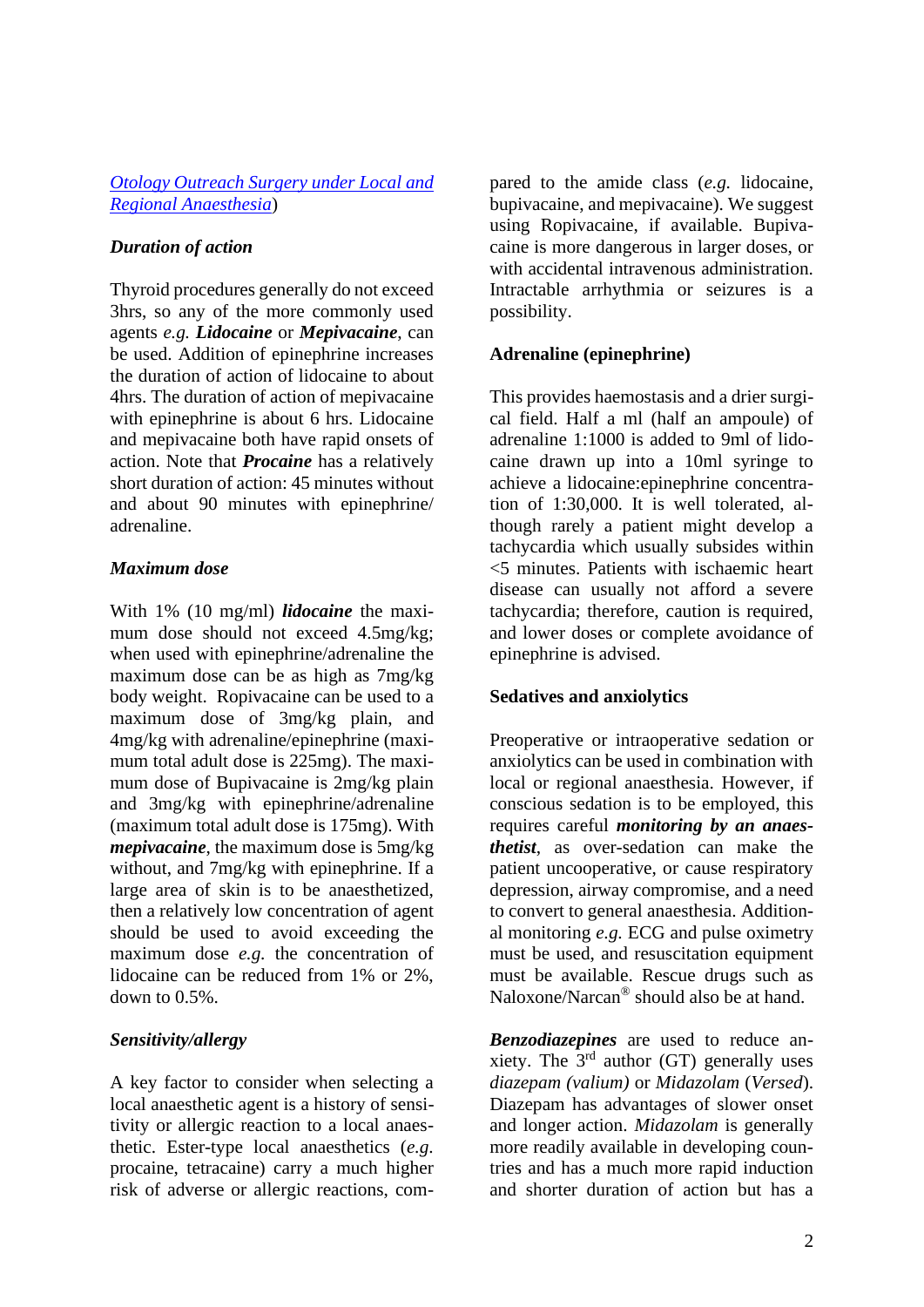higher risk of causing respiratory depression.

*Note*: *A combination of benzodiazepines and opioids can have an additive effect*. Caution should be exercised when combining these medications and a titrated approach is advised, starting with smaller doses. There are many good techniques for procedural sedation. A simple example: 1mg Midazolam + 5ug Sufentanil IVI for a baseline. Augmented by Alfentanil (1mg diluted in 10 ml saline) as small titrated IVI boluses while the local anaesthetic is administered. The Midazolam can be topped up as needed during the procedure. ECG, pulse oximetry and non-invasive blood pressure monitoring are mandatory when using this technique.

## **Systemic analgesics**

Systemic analgesia may be administered intravenously *e.g. Fentanyl*, morphine sulphate, or *Meperidine (Pethidine*/*Demerol*). It is *imperative to monitor the patient's breathing and oxygen saturation*.

The choice of intravenous analgesic often depends on its availability. *Fentanyl* is often available in developing countries. In the average person weighing 60-70kgs, one can start by titrating 50µg of fentanyl. An additional 50µg bolus can be added if the patient tolerates the initial dose well without hypoventilation. With patients with a body mass approaching 90kgs one can use up to125- 150µg (titrated). With Meperidine *(Demerol)*, one generally administers about 75mg for an average-sized person (>60kg). With morphine sulfate one can administer 7.5- 10mg. Titration, rather than a single empiric large dose of opiate upfront, is recommended

## **Fasting**

Patients should be starved for 6 hours prior to surgery, even if general anaesthesia is not anticipated.

## **Counselling and consent**

Counselling about administration of local and/ regional anaesthesia is very important. The patient MUST be aware of what the procedure entails and be well prepared for the duration of the surgery and discomforts involved. An uncooperative patient can be disastrous.

#### **Intraoperative monitoring**

## *Patients receiving IV sedation with local anaesthesia need to be carefully monitored*

*Pulse oximetry:* Oxygen saturation should be maintained at 90-100%. When supplemental oxygen is not available, monitoring is even more critical to avoid oversedation, depressed breathing, hypoxia and hypercarbia. One may even have to assist ventilation with an Ambu bag. Treatment of low oxygen saturation with supplemental oxygen is only a short-term solution and can mask a greater problem *i.e.* that of hypoventilation and hypercarbia. If it is possible, communicate with the patient and encourage deep breathing manoeuvres.

*Blood pressure:* Hypertension can be severely exacerbated by systemic absorption of adrenaline/epinephrine. In such cases consideration may have to be given to using local anaesthesia without adrenaline, or to postpone surgery until the patient is normotensive. Beware of low blood pressure, especially in anxious patients (vasovagal response).

*ECG monitoring:* The pulse and ECG tracing may reveal tachycardia following injection of epinephrine. The tachycardia is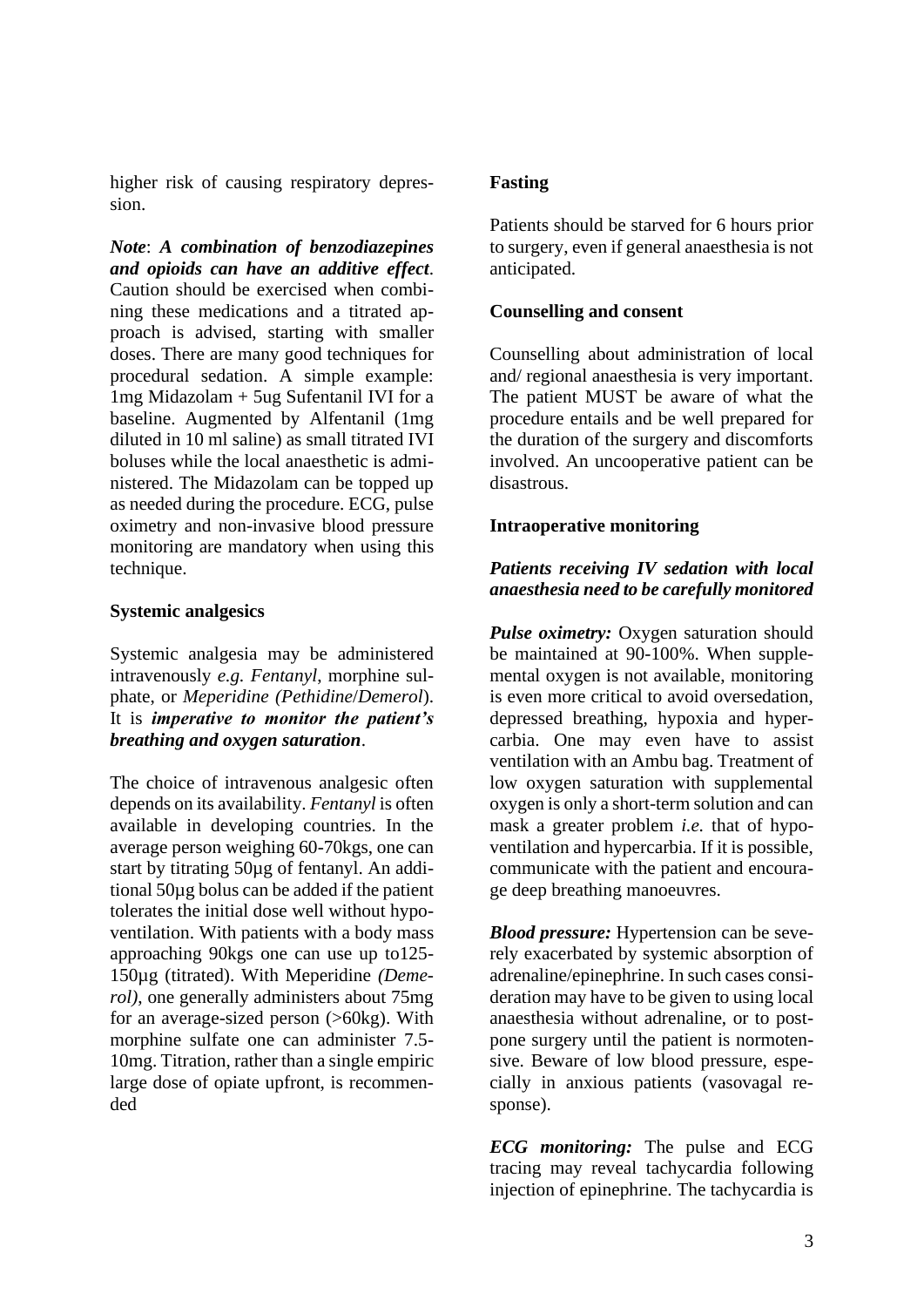usually short-lived and generally settles after 3-5 minutes. Alternatively, gentle massage of the carotid bulb may help. Rarely a short-acting beta-blocker is administered. Severe arrhythmias have been reported when using Bupivacaine.

## **Resuscitation equipment**

Resuscitation equipment to be used in the event of an adverse reaction to any of the local anaesthetic agents or sedatives must not only be present and in working order, but the practitioner needs to be familiar with their use and function. Equipment includes a powerful suction machine and airway suction device *e.g.* Yankhauer sucker, a working intubating laryngoscope (with spare bulbs and batteries), endotracheal tubes of appropriate sizes, and an Ambu bag.

#### **Emergency drugs**

Emergency drugs must be at hand and include Adrenaline/Epinephrine, Atropine, steroids, antihistamines and reversal agents.

*Reversal agents:* The doctor must be familiar with Opioid and Benzodiazepine reversal agents, and their uses and doses in the event of over-sedation:

- *Naloxone:* 1 ampoule = 0.4mg. Dilute with 4ml saline and titrate 1ml/0.1mg IVI every 2-3 minutes until the patient recovers consciousness and airway reflexes
- *Flumazenil:* Comes as a 0.1 mg/ml preparation. Dosage: 0.2mg IVI titrated every 2 minutes until consciousness is regained
- *Overdosing* with either of these drugs can cause hypertension and severe pain

#### **Local anaesthesia technique**

- Premedicate with *e.g.* diazepam or Midazolam
- Insert an intravenous infusion line
- Consider mild intravenous sedation or intravenous analgesic
- Position the patient for thyroidectomy with neck extended
- Mark the collar skin incision line
- Inject 1% lignocaine hydrochloride with adrenaline up to a maximum dose of 7mg/kg body weight into skin and subcutaneous tissue along the incision line
- Proceed with the surgery
- Inject additional local anaesthetic as required
- Mobilise the thyroid gland with gentle traction on the trachea to avoid coughing and laryngeal spasm
- Infiltrating the pretracheal fascia with local anaesthetic can reduce coughing and laryngeal spasm

#### **Regional cervical plexus block**

The *transverse cervical nerve and its branches* originate from the cervical plexus and innervate the skin of the anterior neck *(Figure 1).* Therefore, a *cervical plexus block* for thyroid surgery must block the transverse cervical nerve and its branches.

#### *Relevant anatomy*

- The anterior primary rami of C<sub>2</sub> C<sub>4</sub> innervate the skin of the anterolateral neck via the superficial cervical plexus *(Figures 1, 2)*
- The four branches of the superficial cervical plexus (greater auricular, lesser occipital, transverse cervical, and supraclavicular) emerge at the posterior border of the sternocleidomastoid muscle at *Erb's Point (Figure 1)*
- The transverse cervical nerve  $(C2, 3)$ and its branches track anteriorly, passing deep to the external jugular vein and then across the surface of the sternocleidomastoid muscle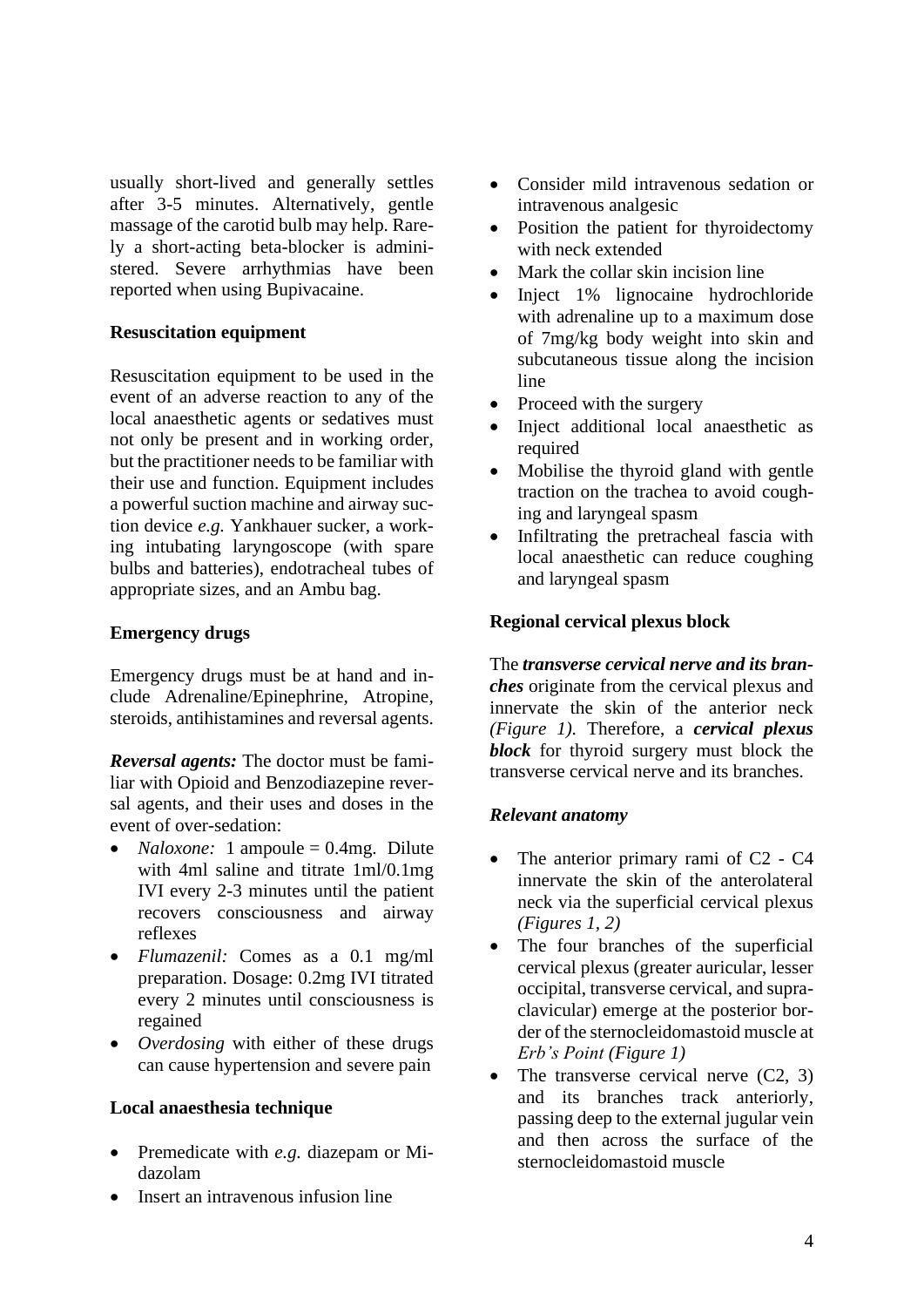- Initially the nerve is deep to platysma and the investing layer of the superficial cervical fascia of the neck
- Anteriorly in the neck it pierces the platysma to become subcutaneous where the platysma may also be absent *(Figure 2,3)*



*Figure 1: Anterolateral neck is innervated by superficial cervical plexus that exits behind sternomastoid at Erb's point (circled); note position of external jugular vein relative to Erb's point [\(Nysora\)](https://www.nysora.com/techniques/head-and-neck-blocks/cervical/cervical-plexus-block/)*



*Figure 2: Anterior primary rami crossing behind and over the carotid sheath as seen during right neck dissection*



*Figure 3: Course of transverse cervical nerve around posterior border of sternocleidomastoid, deep and then superficial to platysma. Note relationship to external jugular vein (blue arrow). Blocking techniques: superficial block (yellow arrow); along anterior border of sternomastoid (red arrow)*

## **Three types of nerve blocks for thyroid surgery**

The transverse cervical branches of the cervical plexus can be blocked at 3 different locations along its course *(Figure 3)*

- **1.** *Superficial cervical plexus block*
- **2.** *Along anterior border of sternocleidomastoid*
- **3.** *Deep cervical plexus block:* Local anaesthetic is deposited where the nerves pass in front of the transverse processes of the vertebrae. A common indication is carotid endarterectomy. There is little benefit to employing deep cervical blocks for thyroid surgery, and it is more likely to cause phrenic or recurrent laryngeal nerve block. Hence it will not be described in this chapter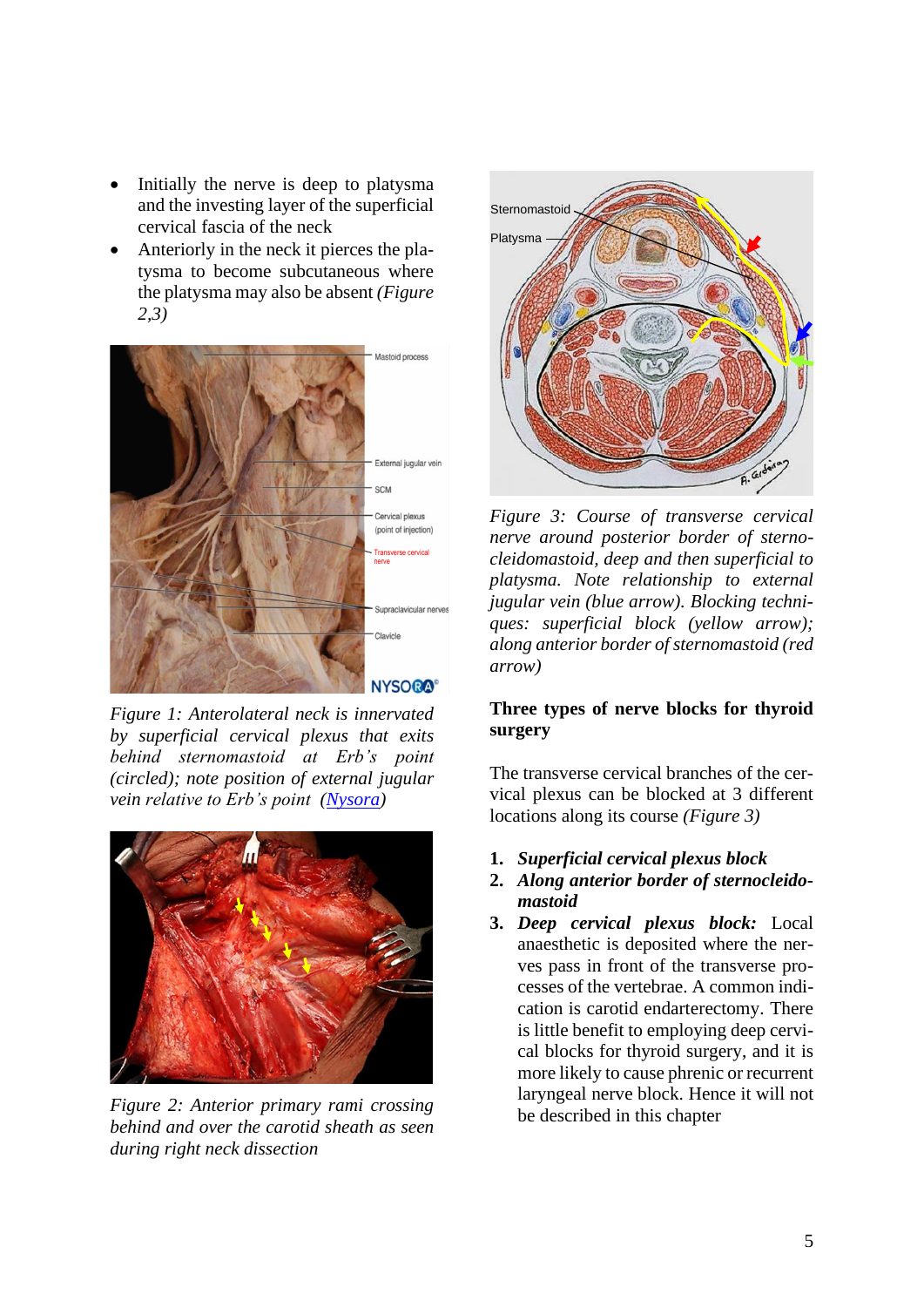# **Equipment**

- Marking pen
- Sterile towels
- Gauze pads
- 20-mL syringe(s)
- Sterile gloves
- Needle to draw up local anaesthetic
- 25-gauge needle for skin infiltration
- Local anaesthetic

#### **Skin surface markings for** *Erb's point*

- Position the patient supine with head turned to the opposite side
- Identify and mark the following: o Mastoid process
	- o External jugular vein
	- o Clavicular head of sternocleidomastoid
	- o Posterior border of sternocleidomastoid muscle
- Draw a vertical line from the mastoid to the clavicular head of the sternocleidomastoid muscle *(Figure 4)*



*Figure 4: Superficial landmarks: M = Mastoid tip; CH: clavicular head of sternocleidomastoid; Arrow points to Erb's point*

- *Erb's point* is located at the midpoint of this line at the posterior border of the sternocleidomastoid muscle, just above the external jugular vein *(Figure 4)*
- *Ultrasound* can be used to identify the cervical plexus at the posterior surface of the sternocleidomastoid [\(Video\)](https://www.nysora.com/techniques/head-and-neck-blocks/cervical/ultrasound-guided-cervical-plexus-block/)

## **Superficial cervical plexus block technique**

- The nerve block may be done before the patient enters the operating room, or by the surgeon just before making the incision
- A fan blowing room air gently across the face may reduce claustrophobia
- Premedicate with *e.g.* diazepam or Midazolam
- Insert an intravenous infusion line
- Consider mild intravenous sedation or intravenous analgesia, although unlike the deep cervical plexus block, the superficial block does not cause much discomfort
- Perform the nerve block as a sterile procedure
- Select a local anaesthetic according to the expected duration of the procedure, personal preference and availability
- Position the patient for thyroidectomy with neck extended
- Mark the collar skin incision line
- Position the patient with the head slightly extended and rotated away *(Figure 5)*
- Mark the anterior and posterior borders of the sternocleidomastoid muscle, the mastoid tip, clavicle, clavicular head of sternocleidomastoid and the external jugular vein *(Figure 5)*
- Mark *Erb's point (Figures 4, 5)*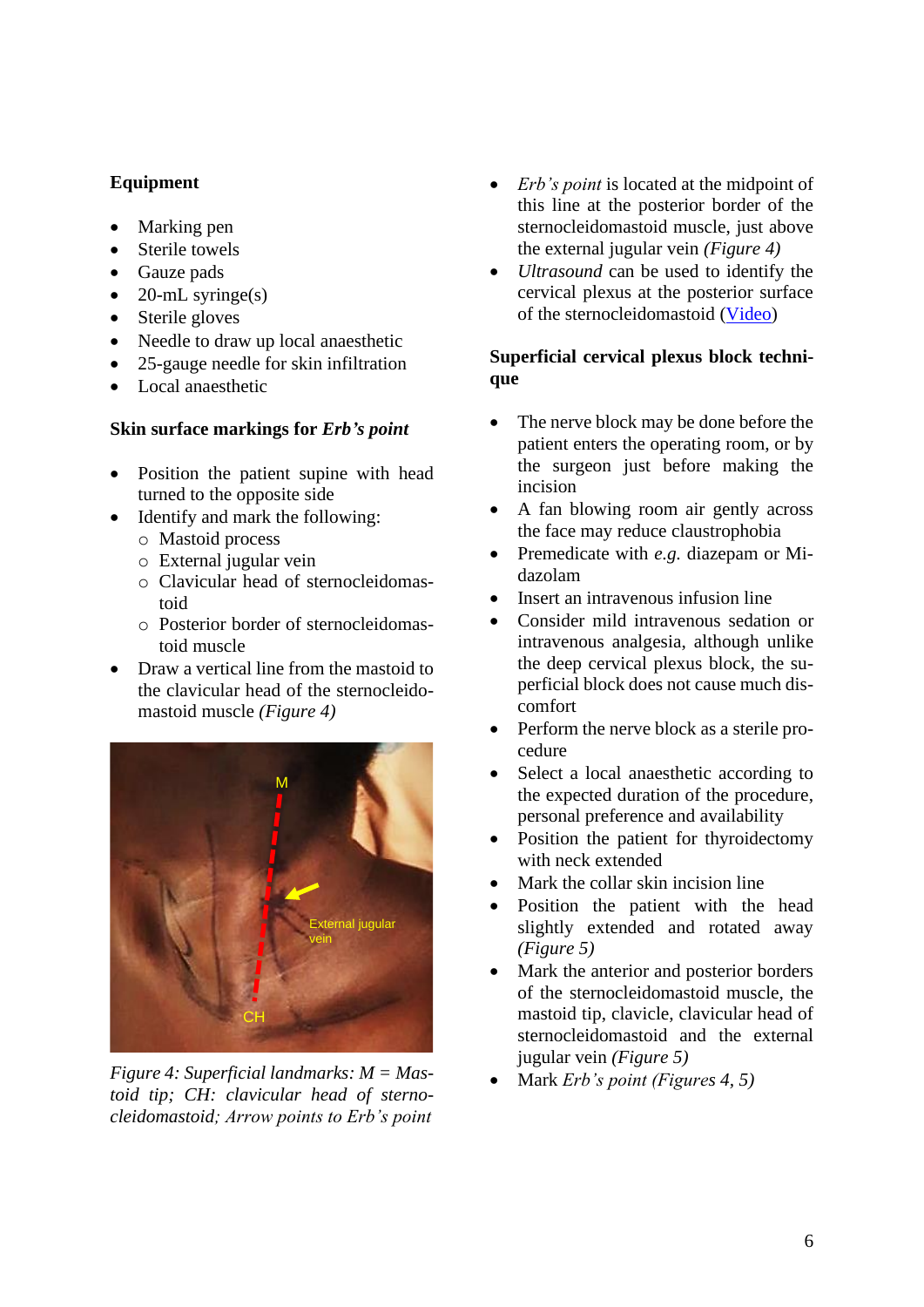

*Figure 5: Landmarks identified and marked*

- Injection technique
	- o Superficial cervical plexus blocks require 10–15ml of local anaesthetic
	- o Inject at *Erbs point* at the posterior edge of sternocleidomastoid *(Figure 6)*



*Figure 6: Injection at Erb's Point*

- o Inject just above the surface of sternocleidomastoid (nerves run deep to platysma) and behind sternocleidomastoid muscle
- o Avoid deep needle insertion of >1 to 2cms
- o Use a "fan technique" to inject along the posterior border of the

sternocleidomastoid muscle 2–3 cm below and then above the needle insertion site to achieve blocks of all major branches of the superficial cervical plexus *(Figure 7)*

o When directing the needle anteroinferiorly, avoid injecting into the external jugular vein by first drawing back on the syringe



*Figure 7: Fan injection technique* 

• *Infiltrate local anaesthetic along the anterior border of the sternocleidomastoid* muscle to block anterior branches of the transverse cervical nerve *(Figures 3, 8)*



*Figure 8: Local anaesthetic injected along the anterior border of the sternocleidomastoid muscle to block anterior branches of transverse cervical nerve*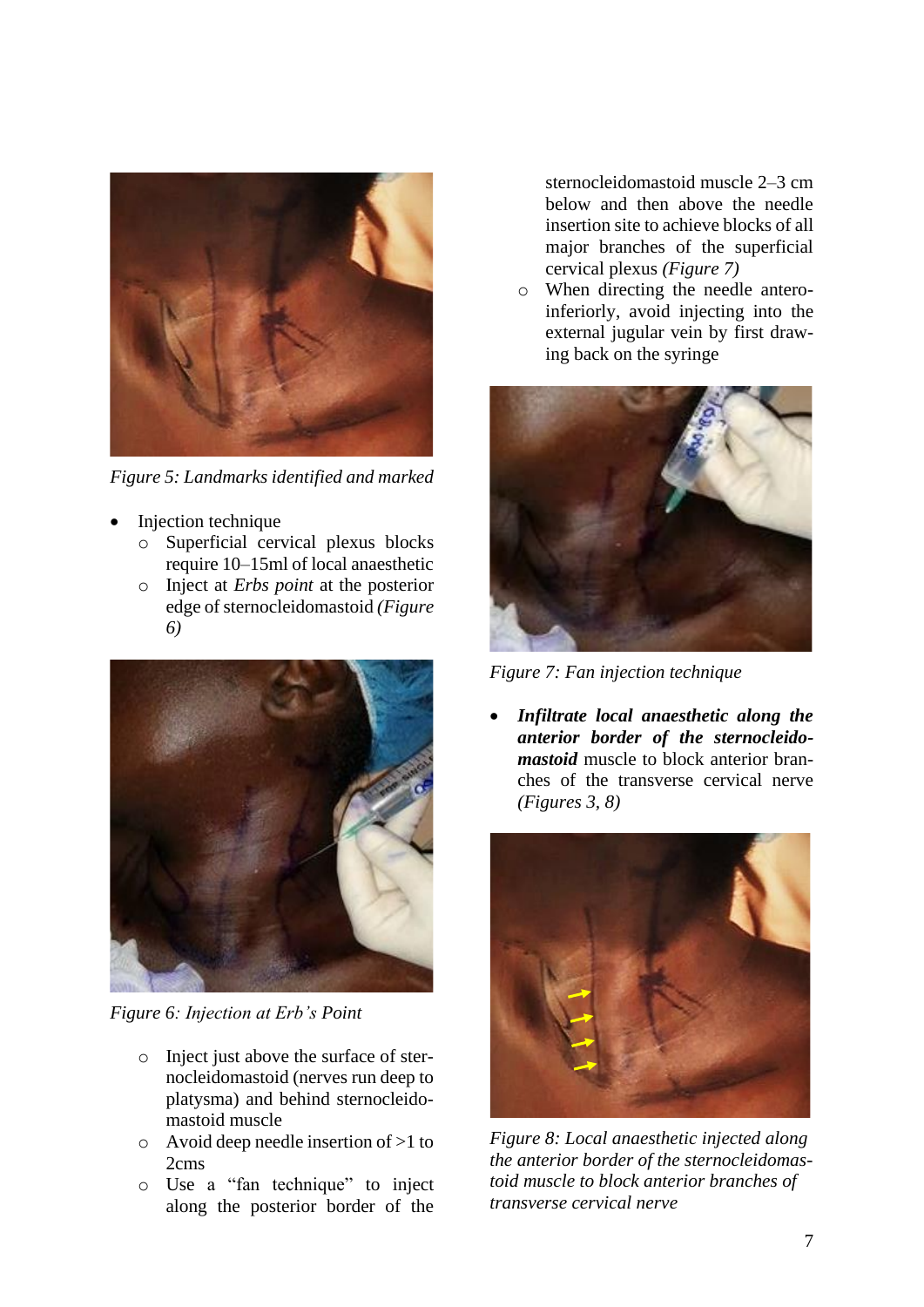- Infiltrate the skin and subcutaneous tissue as a local field block in the area of the planned collar incision
- Check for signs of reduced sensation in the distribution the cervical plexus; this should occur within 10–15 minutes
- *Although the 2nd author (AK) does not find it necessary, others suggest repeating the procedure on the opposite side* to block nerves crossing the midline <sup>2</sup>
- *Beware of transient paralysis of the recurrent laryngeal nerve(s) when performing bilateral deep cervical blocks*. Therefore, before proceeding to block the opposite side, test the voice to confirm that the recurrent laryngeal nerve has not been paralysed to avoid inadvertent airway compromise

## **Transverse cervical nerve block along anterior border of sternocleidomastoid**

- Infiltrate local anaesthetic along the anterior border of sternocleidomastoid muscle
- This blocks the anterior terminal branches of the transverse cervical nerve *(Figures 3, 8)*

## **Additional comments**

- The superior poles of the thyroid gland may be more difficult to anaesthetise, and the surgeon should be prepared to further infiltrate this area after exposing the gland before ligating the superior pole vessels
- Although a nerve block provides anaesthesia, sensations of pressure are not blocked
- Use gentle traction when mobilising the thyroid gland from the trachea to avoid coughing and laryngospasm
- Infiltrating pretracheal fascia with local anaesthetic can reduce coughing and laryngospasm
- If sedation is employed, an anaesthetist should monitor the patient, as oversedation can cause a patient to become uncooperative, and can cause respiratory depression, airway compromise, and a need to convert to general anaesthesia
- In order to not mis-assess the volume of local anaesthetic required and to avoid exceeding 7mg/kg Lidocaine, it is useful to have the full volume drawn up and available from the start
- It may be useful to infiltrate a longeracting local anaesthetic for postoperative analgesia *e.g.* Bupivacaine / Epinephrine (3mg/kg) or Ropivacaine / Epinephrine (4mg/kg) towards the end of the procedure

# **References**

- 1. Rahman GA, Mamudu NA Thyroidectomy under local anaesthesia: experience with giant goitres. *SAJAA*. July 2004; 29-30 [https://www.ajol.info/](https://www.ajol.info/%20index.php/sajaa/article/viewFile/30301/22859)  [index.php/sajaa/article/viewFile/30301/](https://www.ajol.info/%20index.php/sajaa/article/viewFile/30301/22859) [22859](https://www.ajol.info/%20index.php/sajaa/article/viewFile/30301/22859)
- 2. Milan, S.A., Wu, L.S. & Sosa, J.A. *Curr Surg Rep* 2014. 2: 37. [https://doi.org/10.](https://doi.org/10.%201007/s40137-013-0037-7)  [1007/s40137-013-0037-7](https://doi.org/10.%201007/s40137-013-0037-7)

## **Related chapters in Open Access Atlas**

- **Thyroidectomy** [https://vula.uct.ac.za/access/content/gr](https://vula.uct.ac.za/access/content/group/ba5fb1bd-be95-48e5-81be-586fbaeba29d/Thyroidectomy.pdf) [oup/ba5fb1bd-be95-48e5-81be-](https://vula.uct.ac.za/access/content/group/ba5fb1bd-be95-48e5-81be-586fbaeba29d/Thyroidectomy.pdf)[586fbaeba29d/Thyroidectomy.pdf](https://vula.uct.ac.za/access/content/group/ba5fb1bd-be95-48e5-81be-586fbaeba29d/Thyroidectomy.pdf)
- **Parathyroidectomy** [https://vula.uct.ac.za/access/content/gr](https://vula.uct.ac.za/access/content/group/ba5fb1bd-be95-48e5-81be-586fbaeba29d/Parathyroidectomy.pdf) [oup/ba5fb1bd-be95-48e5-81be-](https://vula.uct.ac.za/access/content/group/ba5fb1bd-be95-48e5-81be-586fbaeba29d/Parathyroidectomy.pdf)[586fbaeba29d/Parathyroidectomy.pdf](https://vula.uct.ac.za/access/content/group/ba5fb1bd-be95-48e5-81be-586fbaeba29d/Parathyroidectomy.pdf)
- **Surgery for intrathoracic (retrosternal) goitres**
- [https://vula.uct.ac.za/access/content/gr](https://vula.uct.ac.za/access/content/group/ba5fb1bd-be95-48e5-81be-586fbaeba29d/Surgery%20for%20intrathoracic%20_retrosternal_%20goitres.pdf) [oup/ba5fb1bd-be95-48e5-81be-](https://vula.uct.ac.za/access/content/group/ba5fb1bd-be95-48e5-81be-586fbaeba29d/Surgery%20for%20intrathoracic%20_retrosternal_%20goitres.pdf)[586fbaeba29d/Surgery%20for%20intra](https://vula.uct.ac.za/access/content/group/ba5fb1bd-be95-48e5-81be-586fbaeba29d/Surgery%20for%20intrathoracic%20_retrosternal_%20goitres.pdf) [thoracic%20\\_retrosternal\\_%20goitres.](https://vula.uct.ac.za/access/content/group/ba5fb1bd-be95-48e5-81be-586fbaeba29d/Surgery%20for%20intrathoracic%20_retrosternal_%20goitres.pdf) [pdf](https://vula.uct.ac.za/access/content/group/ba5fb1bd-be95-48e5-81be-586fbaeba29d/Surgery%20for%20intrathoracic%20_retrosternal_%20goitres.pdf)